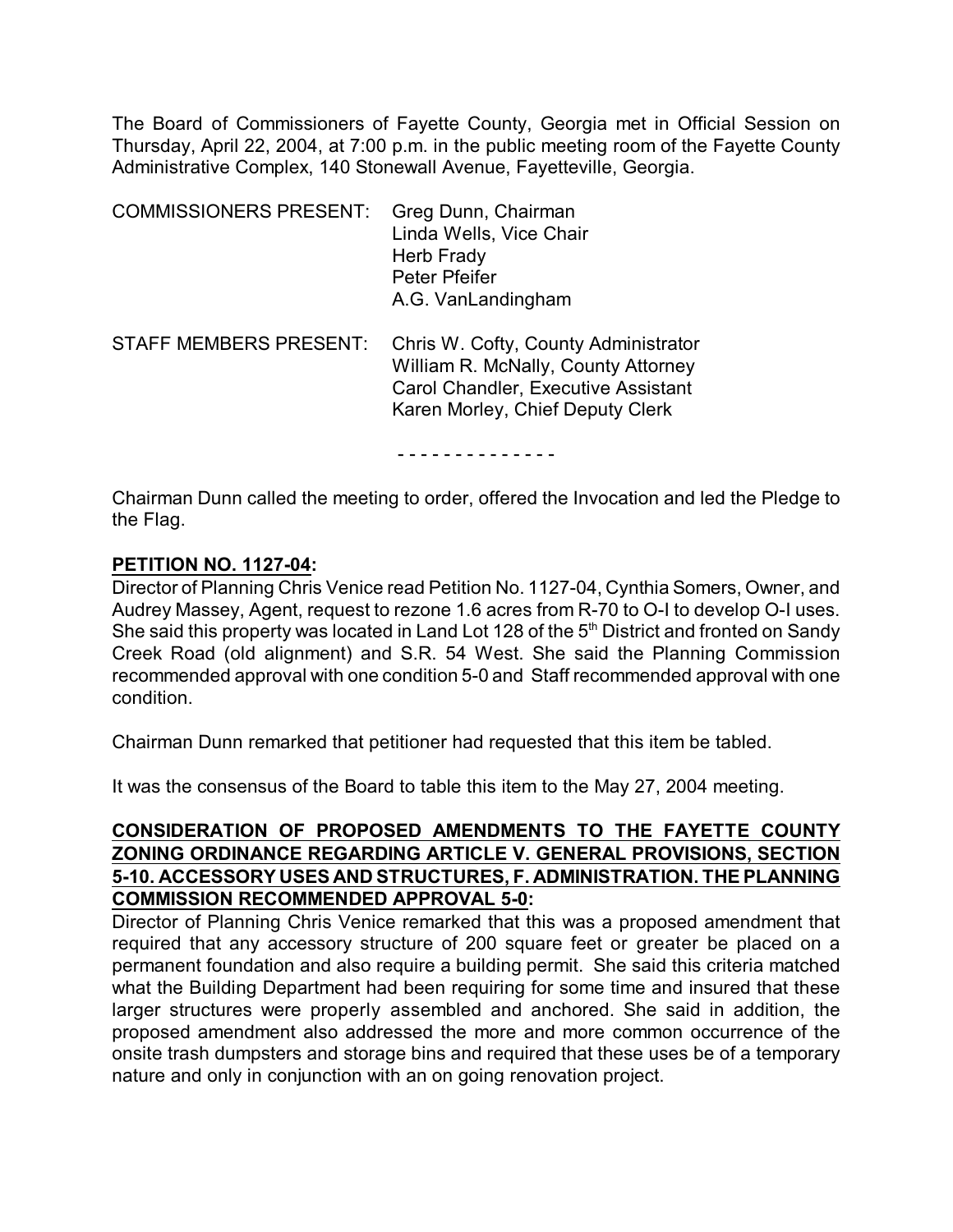Chairman Dunn asked if anyone wished to speak in favor or in opposition to this change in the ordinance. Hearing none, he asked for the Board's pleasure in this matter.

Commissioner Frady asked what had brought this issue to this point.

Ms. Venice replied that this stemmed from the proliferation of the new kind of storage container that was a cube. She said this was something that companies generally would bring to the home where it could be loaded with excess furniture or storage goods and then the company would remove it back to their site. She said in some cases the individuals were choosing to purchase these cubes and leave them on their property as a storage container. She said these cubes were not tied down or checked for setbacks, size, height, zoning or anything of that nature. She said at 200 square feet or greater, staff was recommending that this be added to the accessory structures so that there was no confusion over what was required.

Commissioner Frady asked if someone had two of the 900 square foot buildings on their property would they be tied down.

Ms. Venice replied yes, those would require a permanent foundation as well.

Commissioner Frady said he did not mind having those on the property but he would hate to start charging permits for this. He asked what it would cost to start charging permits for this and then have inspections as well.

Ms. Venice responded that the Building Department had been requiring any building of this size to have a permit already. She said this would not be a new issue but would bring the zoning ordinance into compliance with the building permit.

Commissioner Frady asked if these structures were currently being inspected.

Ms. Venice replied yes, if there was a building permit issued then they would be inspected. She said structures of less than 100 square feet needed a zoning compliance form and may or may not be inspected but at this size they were required to have a building permit and be placed on a permanent foundation.

Commissioner Frady asked if there would need to be a site plan for these as well.

Ms. Venice replied no and stated that it was required that a plat of the property be submitted so that the zoning setbacks location could be checked. She said there was no surveying cost for that.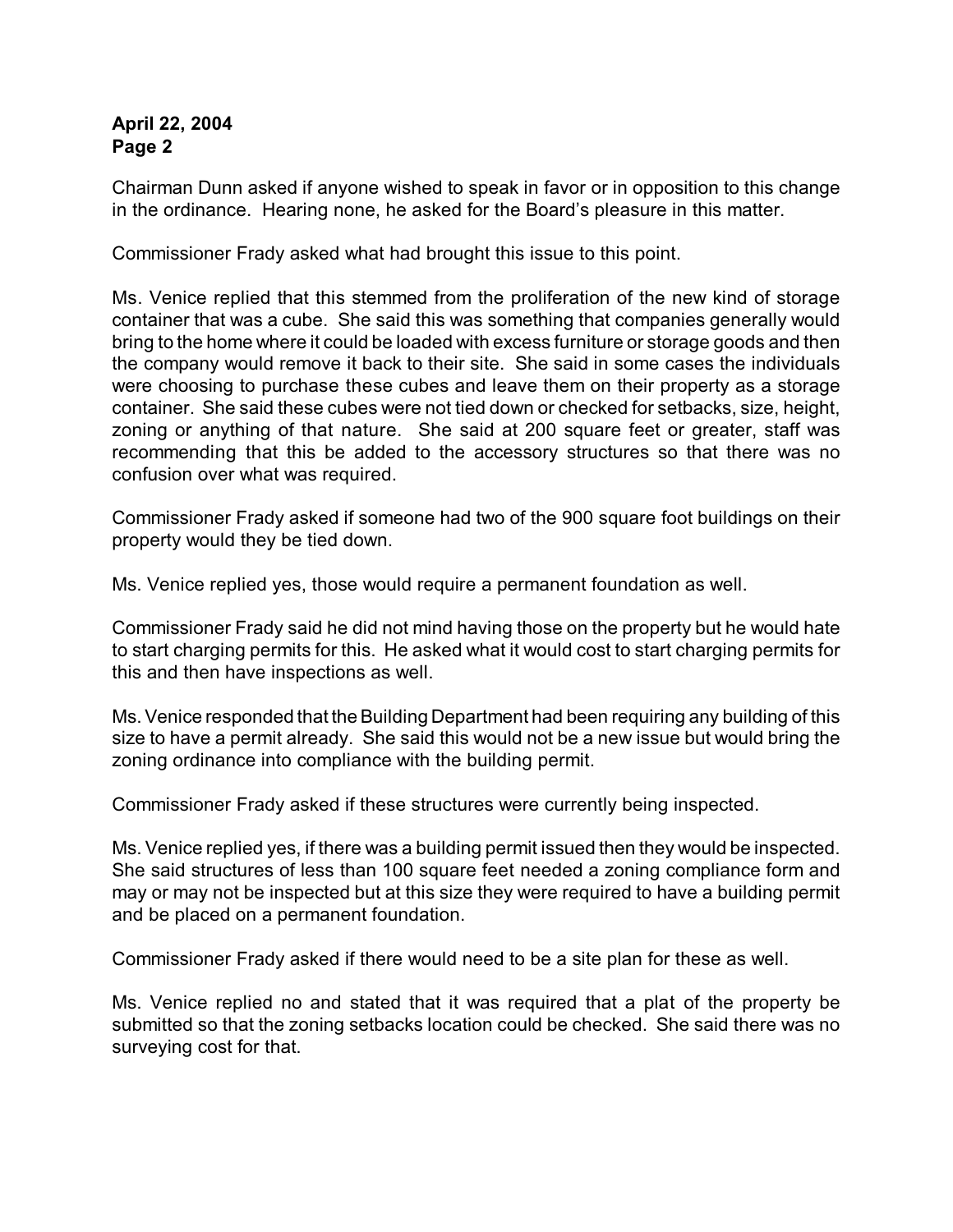Commissioner Frady clarified that there was not going to be a requirement that anymore funds be spent on this building.

Ms. Venice replied that was correct not from the current building department policy.

Commissioner VanLandingham remarked that in the proposed amendment it discussed accessory structures of 200 square feet or greater and then in the next sentence it mentioned temporary structure. He asked Ms. Venice to explain the difference.

Ms. Venice replied that temporary structures by their very nature of being temporary would not require a building permit and would not be on a permanent foundation. She said they had run into problems where people were having trash dumpsters on their property for a renovation project that might continue for eighteen months with no end in sight. She said there was no way currently to limit that kind of location.

Commissioner VanLandingham felt a dumpster was not a structure.

Ms. Venice replied that according to the zoning ordinance definition of structure it was. She said a structure was defined as any combination of materials to form a construction for use, occupancy, or ornamentation whether installed on, above or below the surface of land or water.

Commissioner Frady asked if a dump truck would be the same thing.

Ms. Venice replied no, that was on wheels.

Attorney McNally interjected that if the body was taken off a dump truck and put on the ground, it would be a storage bin.

Commissioner VanLandingham questioned the temporary pods as being temporary buildings.

Ms. Venice replied that under this ordinance amendment they would be temporary if they were there one year or less. She said currently if they were on a piece of property, they would be considered permanent.

Commissioner Frady clarified that these structures were considered buildings whether they had a roof on them or not.

Ms. Venice replied yes that was correct. She said nothing would change from the way the county was currently enforcing this regulation. She said they were only adding similar wording to the zoning ordinance to comply with the building department.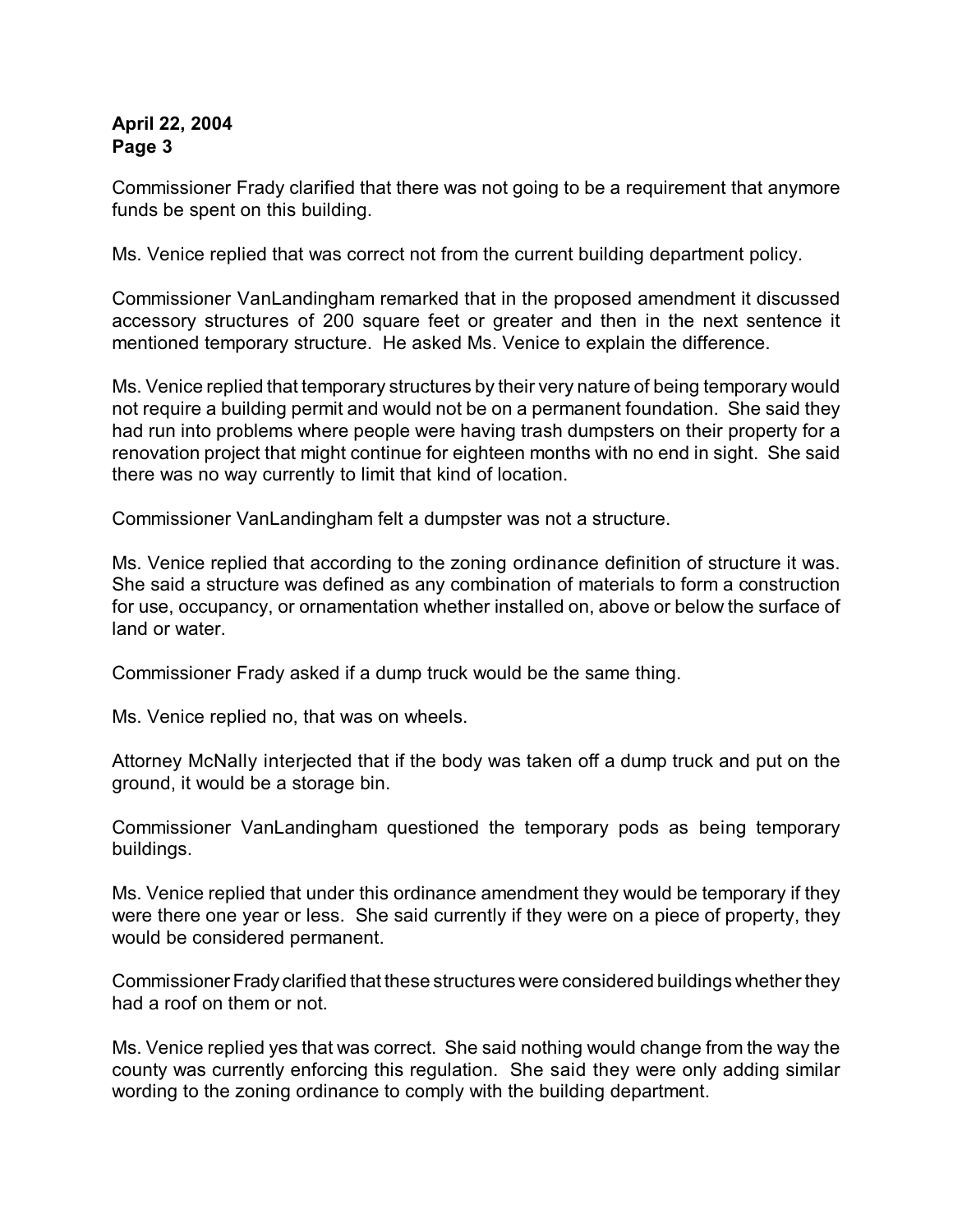Commissioner VanLandingham remarked that previously Ms. Venice had said that this would bring the zoning ordinance into compliance with the permitting process.

Ms. Venice replied yes, that was correct.

Commissioner VanLandingham asked how a permitting process was put in place without an ordinance backing it.

Ms. Venice remarked that was the policy that the Building Department has had for years that sets the limit of 200 square feet or greater requiring a building permit. She said that had never been reflected in the zoning ordinance because the zoning ordinance did not deal with building permits per se.

Commissioner Frady asked if someone was renovating their home and put a dumpster on their property would they need a permit.

Ms. Venice replied no, they would not need a permit for a temporary use.

Commissioner VanLandingham said he would like to table this discussion and Commissioner Frady agreed.

On motion made by Commissioner VanLandingham, seconded by Commissioner Frady to table this item to the May 13, 2004 meeting. The motion carried 4-0. Commissioner wells was absent.

# **CONSIDERATION OF PROPOSED AMENDMENTS TO THE FAYETTE COUNTY ZONING ORDINANCE REGARDING ARTICLE VII. CONDITIONAL USES, EXCEPTIONS, AND MODIFICATION, SECTION 7-6. TRANSPORTATION CORRIDOR OVERLAY ZONE, S.R. 54 WEST AND S.R. 74 SOUTH OVERLAY ZONES; B. S.R. 85 NORTH OVERLAY ZONE; AND C. GENERAL STATE ROUTE OVERLAY ZONE:**

Chairman Dunn announced that this item had been tabled by the Planning Commission to their May 6, 2004 meeting.

# **ORDINANCE NO. 2004-05 - AMENDMENTS TO THE FAYETTE COUNTY ZONING ORDINANCE REGARDING ARTICLE III. DEFINITIONS, SECTION 3-95. SUBDIVISION AND FAYETTE COUNTY SUBDIVISION REGULATIONS REGARDING SECTION 2. DEFINITIONS, SECTION 2-19. SUBDIVISIONS:**

Director of Planning Chris Venice remarked that these amendments insure that the definition of subdivision was consistent between the zoning ordinance and the subdivision regulations. She said currently this was not the case. She stated that this amendment would not only eliminate any confusion and inconsistencies between these two ordinances but would also assist the engineering department with the implementation of the soil erosion and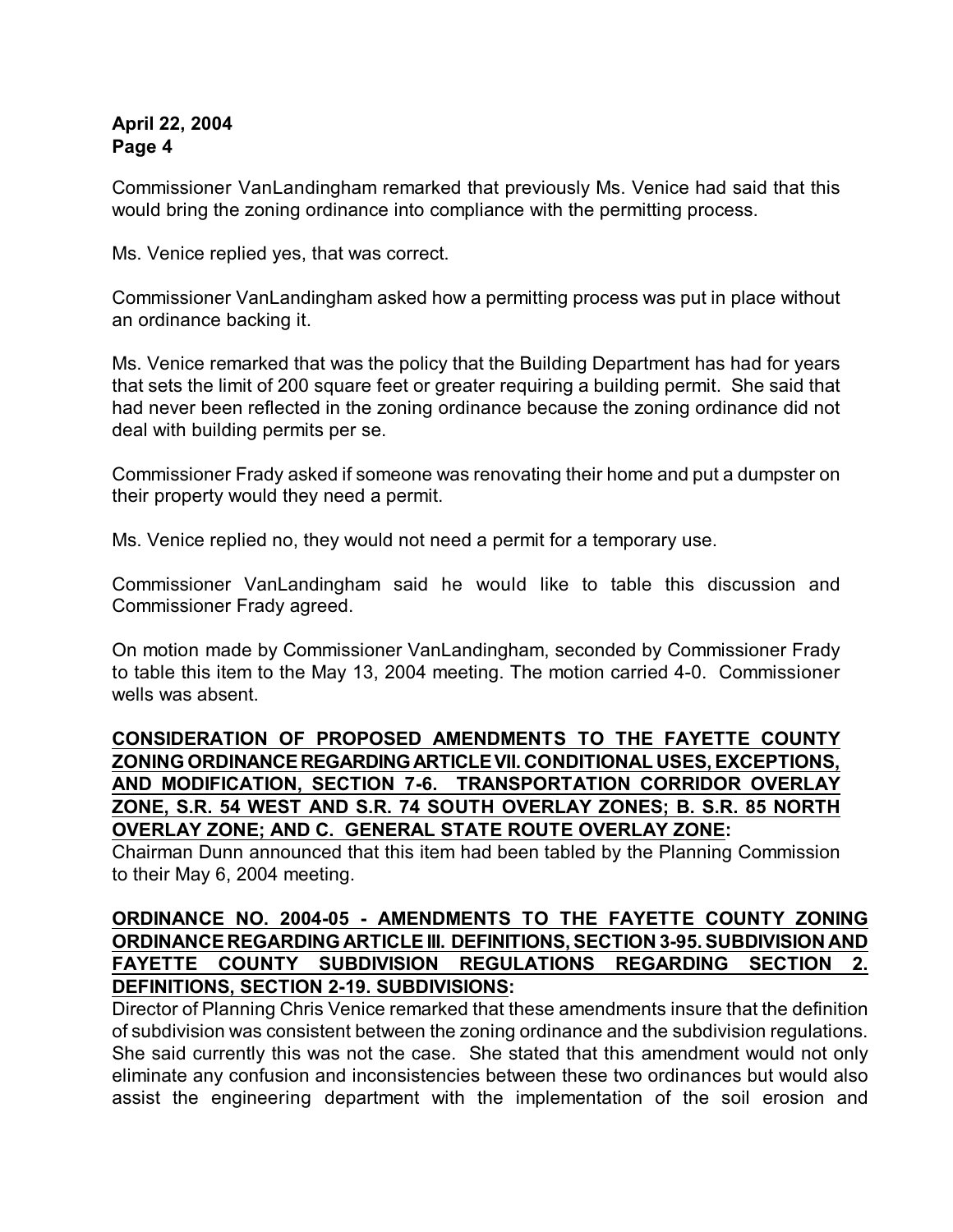sedimentation control ordinance that was just adopted this past February. She said the proposed definition exempted larger lots from the requirement of providing an erosion and sedimentation control plan that must be prepared by a qualified surveyor or engineer.

Chairman Dunn asked if anyone wished to speak in favor or in opposition to this change to the ordinance. Hearing none, he asked for the Board's pleasure in this matter.

On motion made by Commissioner Pfeifer, seconded by Commissioner VanLandingham to approve Ordinance No. 2004-05 amending the Fayette County Zoning Ordinance regarding Article III. Definitions, Section 3-95. Subdivision and the Fayette County Subdivision Regulations regarding Section 2. Definitions, Section 2-19. Subdivisions. The motion carried 4-0. Commissioner Wells was absent. A copy of Ordinance No. 2004-05, identified as "Attachment No. 1", follows these minutes and is made an official part hereof.

#### **DISCUSSION BY STEVE JUSTICE REGARDING REMOVAL OF THE EXTENSION OF SANDY CREEK ROAD FROM THE COUNTY'S MASTER TRANSPORTATION PLAN:**

Steve Justice said he was representing the citizens alliance of West Fayette comprised of local citizens concerned with transportation development issues in the community. He asked the group to stand to show their presence. He said they had joined together to study and discuss proposed projects in the Fayette County transportation plan that would affect the local community. He said they were specifically concerned about project R-2 which was the proposed extension to Sandy Creek Road to Mann Road and Trickum Creek Road area. He said the transportation plan stated that project R-2 was intended to connect Sandy Creek Road to Palmetto Road to create a bypass for East/West traffic across the county. He said the project would extend Sandy Creek Road across Georgia Highway 74 to Mann Road and Trickum Creek Roads, which were currently unpaved country roads, and would then be paved to provide a connection to Palmetto Road. He said combined with other improvements planned to join the East end of Sandy Creek Road to Lester Road the roads would provide a cross county connector to the planned West Fayetteville connector. He said it had been stated in public meetings and press accounts that the project was requested specifically by the Town of Tyrone and rated a high priority while projected improvements to Palmetto Road were posed by Tyrone and rated a low priority. He said since that time they had met with the Tyrone Town Council and last week three of the five members of the Council voiced their opinion that they would like to remove project R-2 from the plan. He said that would come up again when Tyrone had its vote in support of the referendum coming up in the next month or so.

Mr. Justice further remarked that as homeowners in the affected area they were concerned that project R-2 as proposed would funnel over 7,000 cars per day into the area. He said the project as presented would not resolve traffic problems but would instead move the traffic problems from one location to another. He said project R-2 was much more expensive than other options that would better address the problem. He said the total planned route for the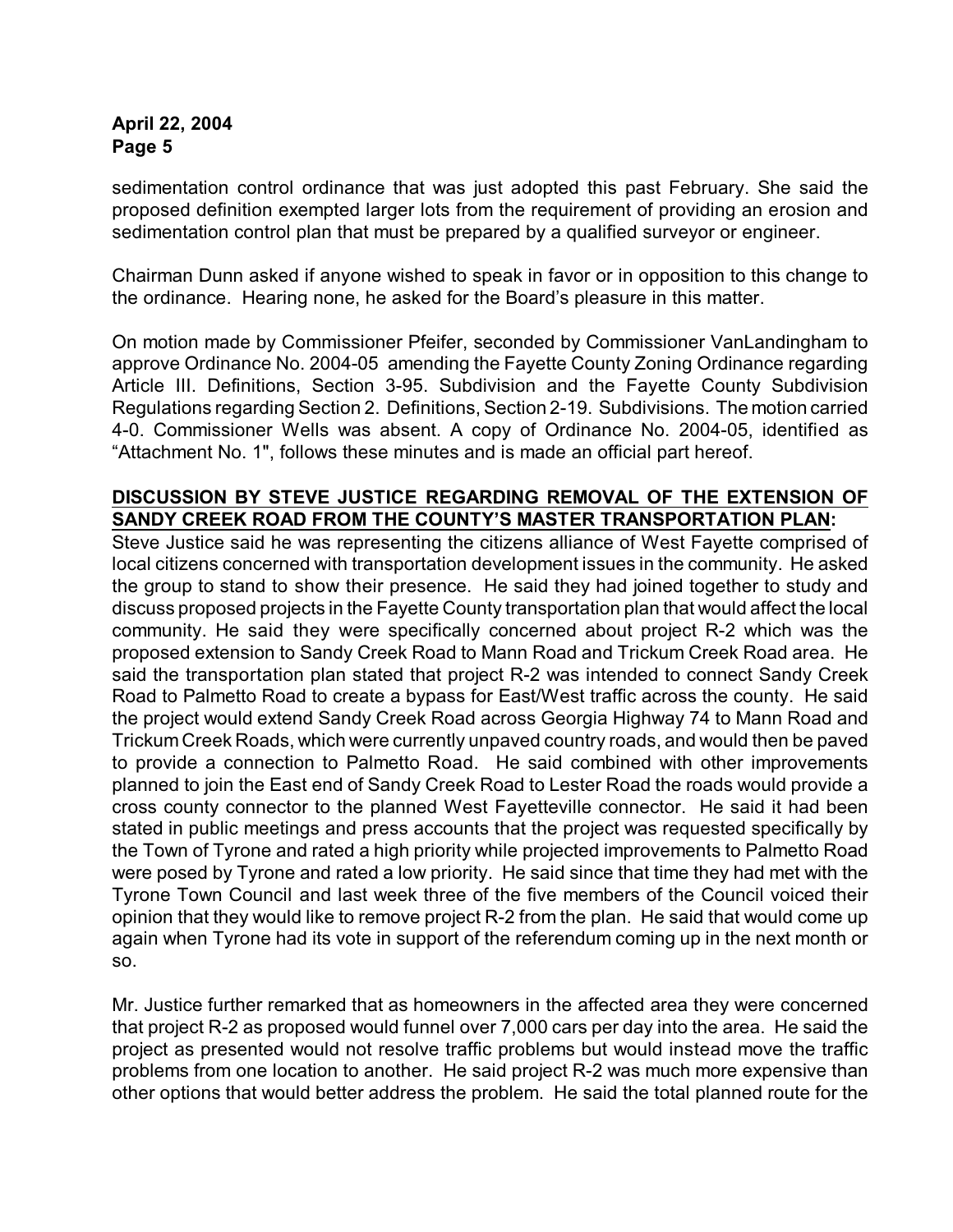Trickum/Mann/Sandy Creek bypass was approximately 10.1 miles long with five miles of brand new roadway. He said the purchase of right-of-way, clearing, grading and paving would be a substantial cost as compared to upgrading of existing roadway. He said the proposed East extension of Sandy Creek Road to Lester Road runs through current commercial development along Georgia Highway 54 and through a new planned middle school on Lester Road. He said the Fayette County Board of Education had already expended significant funds to grade and prepare that property so that the purchase value would not be insignificant for right-ofway. He said it must also be noted that the Mann/Trickum Creek area contained bedrock formations many of which lie at or just below road level. He said it was likely that any grading associated with the new road would be impacted by these formations escalating the cost well beyond the current estimates.

Mr. Justice further remarked that by comparison an alternate route between the same end points using Palmetto and Tyrone Roads was 6.1 miles long with only .5 miles of new roadway required at the East end to adjoin to Lester Road. He said the short extension was a relatively flat area with no significant rock formations. He said Tyrone Road crosses Georgia Highway 54 only .8 of a mile South of the projected new Sandy Creek Road crossing therefore resulting in no significant difference in traffic impact to Georgia Highway 54. He said the Palmetto Tyrone Road route would tie directly with traffic from Coweta County and Interstate 85. He said the proposed Trickum/Mann/Sandy Creek route was 57% longer with ten times the amount of new right-of-way in roadway as compared to the Palmetto Tyrone Road route. He said based on these factors and ignoring potential bedrock issues, the cost of the Trickum/Mann/Sandy Creek Road route would be significantly greater than the lower cost Palmetto Tyrone Road option. He said it was also anticipated that even if the longer route was developed, travelers would continue to use the shorter Palmetto/Tyrone Road route that currently served as a defacto cross county road in West Fayette.

Mr. Justice further remarked that the plan also did not address the traffic congestion caused by the railroad crossing at Palmetto Road and Tyrone Road. He said it should also be noted that Sandy Creek Road crosses the same rail line and no plans for a railroad over pass/under pass were presented in the transportation plan at either crossing. He said the transportation plan itself showed that the implementation of the plan would simply move the projected congestion at the Palmetto Road rail crossing to the Sandy Creek rail crossing. He pointed out in the U.R.S. consultant's map showed that congestion was now cleared up at the Palmetto Road area and Tyrone Road moves down to less than 15% utilization while Sandy Creek Road had a very prominent congestion point over 60% utilization where the railroad tracks cross. He said this was simply moving a problem area from one location in the county to another. He stated that the project would also have negative impacts on traffic on Georgia Highway 74. He said as Tim Preece U.R.S. stated at last week's Tyrone Council meeting the main impediment to traffic on Georgia Highway 74 was the increasing number of crossings of the highway between Peachtree City and Interstate 85. He said the Sandy Creek extension would create another high volume of Georgia Highway 74 while retaining the existing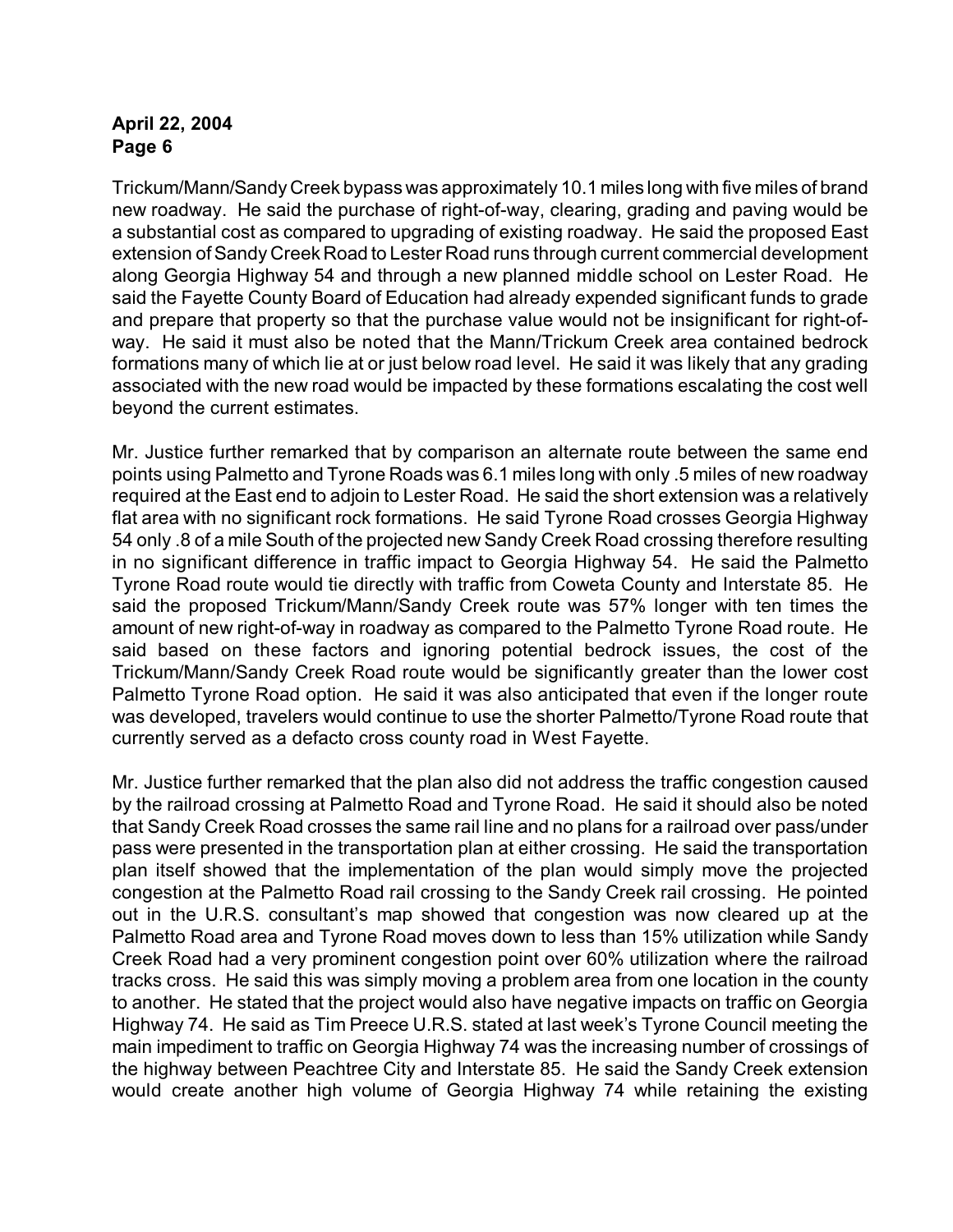commercial corner at Tyrone Road. He said with all of these factors taken together, Project R-2 would not relieve the traffic problems experienced in the West Fayette area. He said it was the opinion of the citizens alliance of West Fayette that the county would be better served by eliminating the sandy Creek extension from the transportation plan and devoting those resources to improvements to the existing defacto cross county route Palmetto and Tyrone Roads. He said significant commercial development already existed with more plan along Palmetto and Tyrone Roads within Tyrone businesses that would be well served by improvements to these roads. He said this group was already organized and ready to support a Special Purpose Local Option Sales Tax referendum and candidates that support the group's opinion. He said they were equally prepared to oppose any referendum and candidates that advocate the ill advised Sandy Creek extension plan.

Chairman Dunn asked if the Board had any questions. He said he wished Mr. Justice had left off the last sentence regarding the Special Purpose Local Option Sales Tax.

Commissioner Frady interjected that he would be making his decision not based on the issue of the Special Purpose Local Option Sales Tax involvement. He said he felt the Local Option Sales Tax should go through and he hoped that it did. He said it was his understanding that Tyrone had asked that this be put on there and it was also his understanding that Tyrone was asking for it to be taken off the plan.

Chairman Dunn said he did not know what went on at the Tyrone meeting. He said he would like to comment on what had occurred. He said Mr. Preece and U.R.S. had done the study that had taken approximately one year and a half. He said they had come up with two plans to run traffic across that part of the county stating to the County that it was very necessary to increase the East/West and North/South ability to move traffic through the County and basically this was being done in many areas. He said there were two options – Alternative 1 and Alternative 2. He said Public Works Director Lee Hearn, Tim Preece of U.R.S., Tyrone Town Manager Barry Amos, Tyrone Mayor Sheryl Lee, the consultants and himself sat down and discussed this with each City individually. He said probably in the last two years there had been approximately five or six meetings with each jurisdiction. He said they had discussed these two roads. He said it was basically the county's position that either road would be acceptable. He said of the two alternatives this one had been chosen.

Mr. Justice said they understood that and had read the minutes from those meetings. He said that was the reason their first meeting was with the Tyrone Town Council to get an opinion other than the mayor's and the town manager.

Chairman Dunn said this was no different from when he and the County Manager had lunch with the mayor and the town manager approximately two weeks ago. He said at that time they still wanted the road at this location despite the fact that this group was objecting to it. He said they were also trying to keep the traffic from going into Tyrone. He said they had also pointed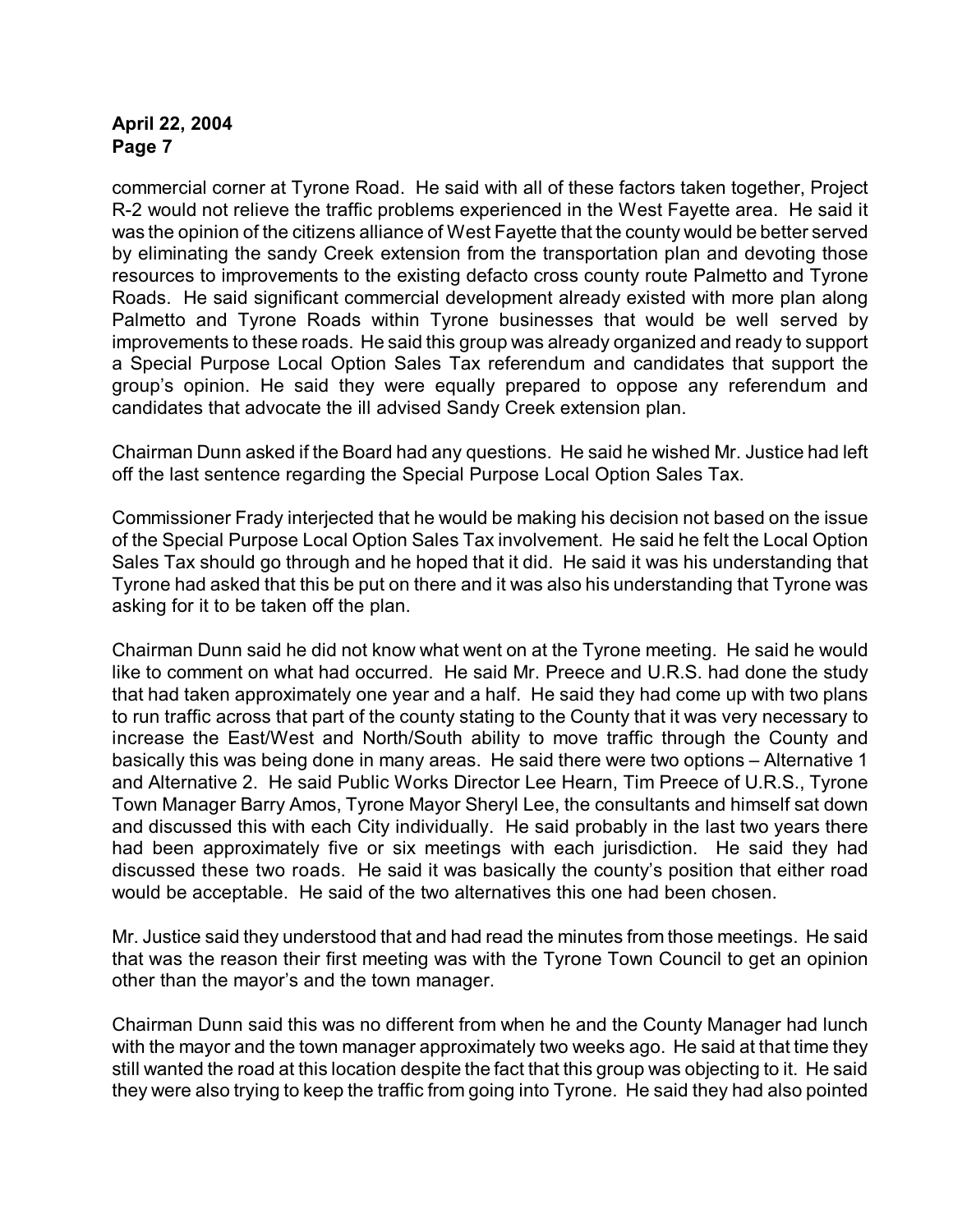out that the Wieland subdivision was coming all the way out to that road now and they were going to be required to pave part of it. He said part of the road was in Tyrone and part of the road was in the unincorporated county and another part of the road was half and half. He said there was a jurisdictional problem there from one end to the other. He said so far they had tried to accommodate the other jurisdiction. He said he would have to meet with the consultant again especially if he was now saying that he did not want either one of these.

Mr. Justice interjected that he had not said that. He said Mr. Preece had stated an opinion that the major impediment to Highway 74 traffic were the numerous East/West crossings and that one way to improve that traffic was to limit the number of East/West crossings of Georgia Highway 74. He said this extension project would create another one of those crossings.

Chairman Dunn replied yes it would but it was the consultant's suggestion that this be done. He said the county had paid dearly for that suggestion and all of the others.

Mr. Justice said his group would very much like to see a cost benefit analysis in detail of these two proposed routes comparison in terms of cost and actual traffic flow.

Chairman Dunn said he would also like to point out that the first time they had chosen this road, Council member Lyn Redwood was not on the Board. He said in lieu of what Mr. Justice had said tonight and what he was reporting about Mr. Preece's comments as well as the Town Council, that it was incumbent upon the Board to relook this with Mr. Preece and talk to the Town again. He said as far as U.R.S. was concerned, the Board did not want to put something in here that would not have its desired affect. He said secondly, if the Town of Tyrone did not care which project was done then they need to tell the County that. He said the Town had a very strong preference and reiterated it less than two weeks ago to the County Manager and himself. He said the Board would look at this again although he did not know what would happen with it. He said he would keep Mr. Justice and the citizens alliance of West Fayette informed.

Mr. Justice said they had talked with Tyrone and they were aware of the vote that was scheduled to indicate support for the Local Option Sales Tax. He said based on the comments of the Tyrone Town Council members he understood their approval of the referendum would be contingent on the removal of R-2.

Chairman Dunn asked for clarification that Mr. Justice had just said that the Tyrone Town Council's approval of the Special Purpose Local Option Sales Tax would be contingent on what the Board did with regard to this project.

Mr. Justice replied yes that was correct. He said they would be following up with the Town Council on that issue. He pointed out that the Town of Tyrone did not speak with one voice.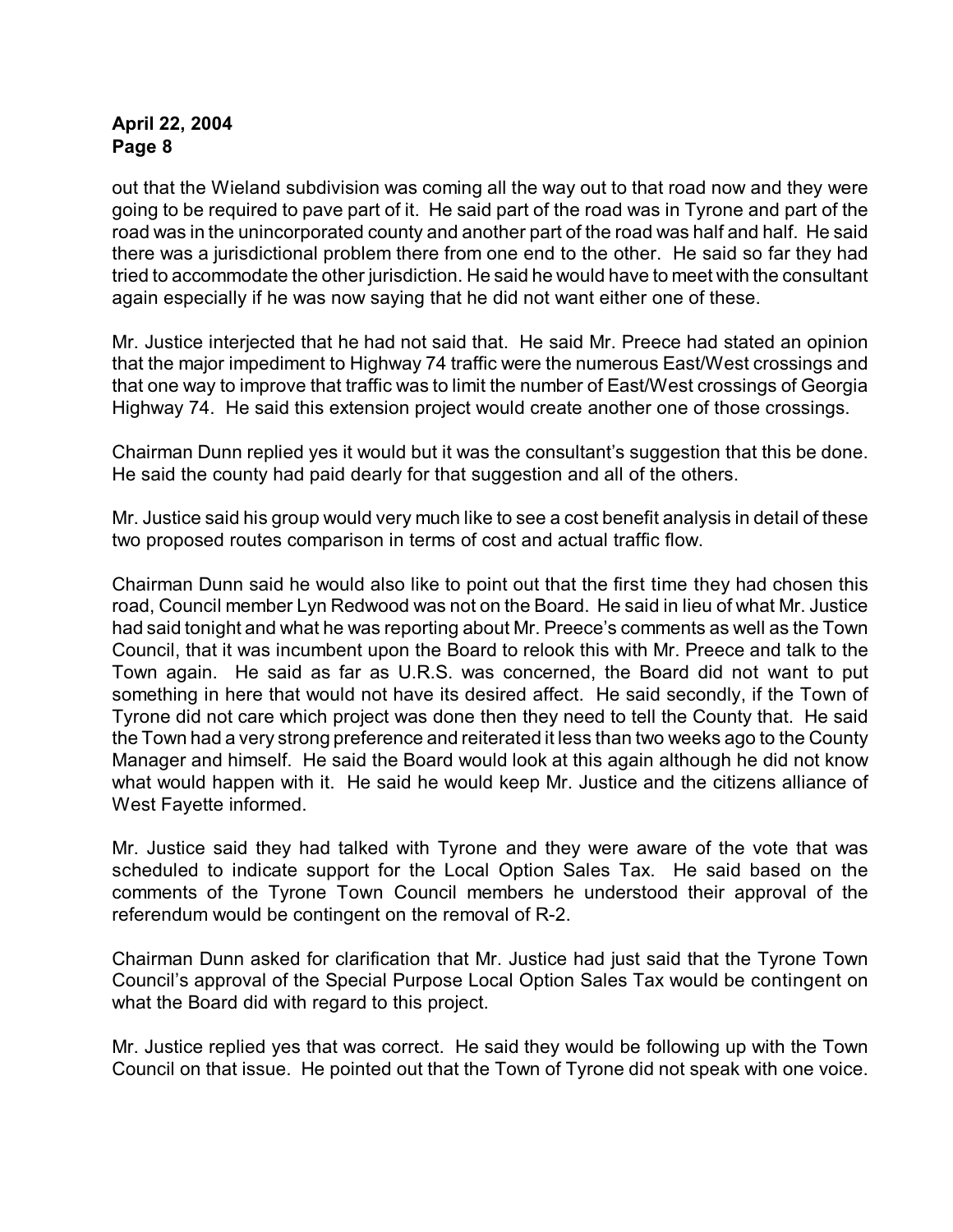He said the Mayor and the Town Manager were not the only voice and in the end the Town Council would have a vote on this.

Chairman Dunn said the desired affect was moving traffic more quickly East/West and North/South and there was not a whole lot of land anymore to accomplish that easily.

Commissioner Frady asked for the cost of R-2.

Lee Hearn replied that it was a little over \$5 million in future money. He said one alternative was tying into Jenkins Road at the quarry and coming out and tying into Trickum Creek Road and the other alternative was coming out Sandy Creek Road and extending it across S.R. 74 and coming out North of the quarry and tying into Mann Road and then come across and tie into Trickum Creek Road. He said these were the two alternatives. He said in their discussion with Tyrone, it was pointed out by the Town Manager that on Jenkins Road there were a lot of schools and already a lot of congestion and they would much prefer that traffic not be routed in an already congested area. He said this was the reason in the final plan that one did not see anything but the northern route tying Sandy Creek to Mann Road to Trickum Creek Road.

Mr. Hearn further remarked that if there was a connection over to Palmetto Road and out to Sandy Creek Road, Lees Mill and Kenwood there would be a very continuous route East/West across the northern end of the county. He felt this was the intention in speaking with Tim Preece and looking at some other points in the study of what his desired result was. He said he would certainly be happy to talk to Mr. Preece and get some further clarification.

Chairman Dunn remarked that according to the transportation expert there was a need to move traffic East and West in the northern part of the county.

Commissioner Frady asked if the traffic would be funneled into Palmetto Road and Mr. Hearn replied yes that was correct.

Chairman Dunn commented that the more the Jenkins Road area was looked at it was obvious that there was a lot of bumper to bumper traffic in the mornings and in the afternoons at all of the schools. He said it was later felt that this would not be a good choice. He said the Board of Commissioners would have to get a communicae from Tyrone about this. He said he understood what Mr. Justice was saying but he had spoken with the Mayor of Tyrone today and she had not said much. He said it was his assumption that there was no change in her and Barry Amos' recommendation because they had not said that there was. He said he was also a little concerned about Mr. Preece's comments if in fact Mr. Justice had those accurate. He said Mr. Preece was certainly advocating very strongly for this road when he had brought the project to the Board. He suggested that the Commission get together with these two entities.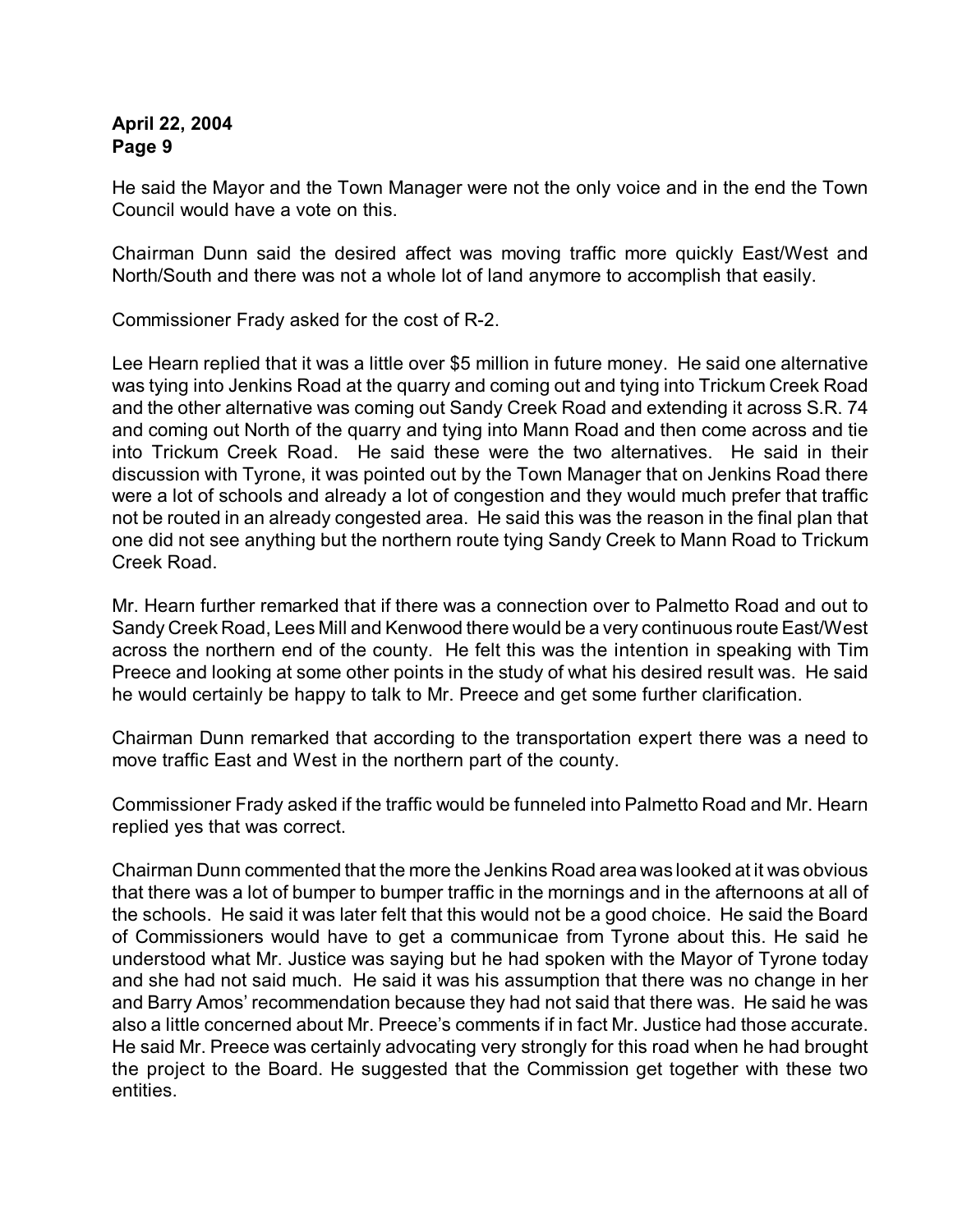Commissioner Frady asked how many miles it was from Sandy Creek down to Tyrone Road.

Mr. Hearn replied it was approximately .8 of a mile.

Chairman Dunn said the goal would not be achieved by sending the traffic down to S.R. 54.

Mr. Justice remarked that in reading the transportation plan it said that the intention of those multiple projects was to connect the East end of Sandy Creek Road to Lester Road. He said if that was the intention of that series of projects R-2, I-2 and R-28, that would not be the most direct route nor was it the most cost efficient route. He said if there were different assumptions for this road, they were not stated in the transportation plan and his group would like to see those as well. He said they had been working from the transportation plan as printed by U.R.S.

Chairman Dunn remarked every single place that a road could be built would cause a problem for somebody. He said a lot of people will call and say that they do not want a road to go in but were also complaining about all of the traffic problems. He said these traffic problems were growing worse every day. He said the Board had that dilemma when it was trying to build a project of the magnitude of what was being done here and that was a county wide transportation plan that would move traffic East/West and North/South better than it did today. He said the traffic pressure on S.R. 54 and S.R. 74 needed to be relieved.

Commissioner Frady asked if Mann Road was being built directly to take traffic down to Trickum Creek Road and on to Palmetto Road.

Mr. Justice remarked that in the transportation plan it predicted that in 2025 that 7,000 cars per day would pass through that corridor.

Chairman Dunn interjected that a lot of it was to service all of the developments that were going in up in that part of the county. He said it used to be vacant land there but now there were 300 and 400 home developments there.

Mr. Justice said they had questioned the developments that were directly adjacent to S.R. 74 that might actually take the back route of a number of miles to connect to Georgia Highway 85 instead of traveling on S.R. 74.

Mr. Justice said he had not expected an answer from the Board tonight on this issue. He said his group did question when the transportation plan would be finalized for the S.P.L.O.S.T.

Chairman Dunn replied that the transportation plan was already basically finalized but that did not mean that this had to be in it. He said this was one of 71 projects that the S.P.L.O.S.T. would be supporting. He said it would not be done tomorrow but several years from now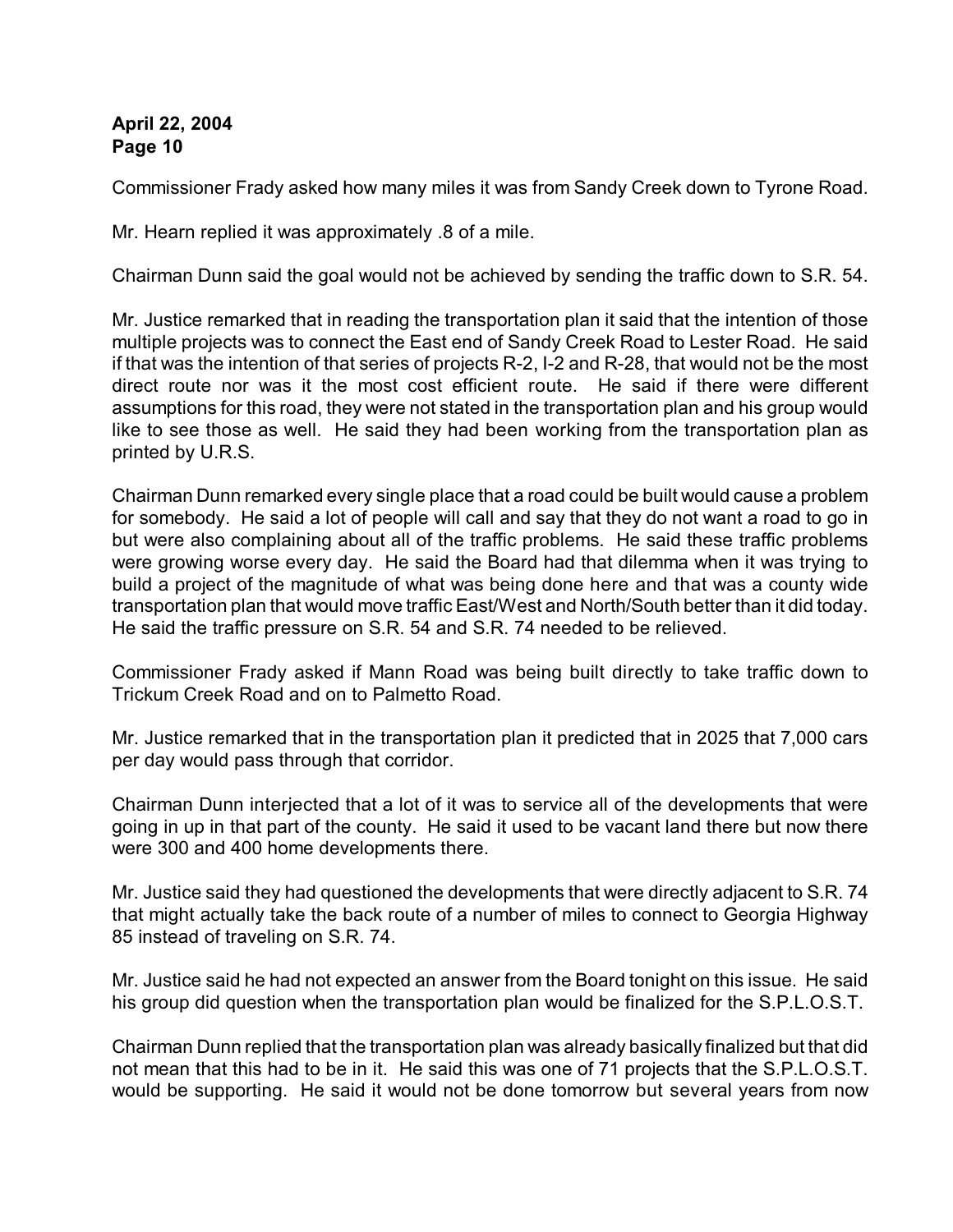before that could be done. He said there would not be enough money in the S.P.L.O.S.T. for all of these projects anyway.

Mr. Justice said they understood that as well. He said they would like to know one way or the other if this project would still be in the plan so that they could finalize their actions as to how they would campaign either for or against the S.P.L.O.S.T.

Chairman Dunn felt it was incumbent on the Board to sit down with the consultants as well as the leadership in Tyrone to determine their wishes.

Mr. Justice said they planned to go back to Tyrone in order to get a definitive on record answer from them on this project. He said they would continue to follow up with the Board as well and looked forward to being involved in discussions with Public Works and U.R.S. on this issue. He said they were not against development but if \$100 million was going to be spent, they wanted it to be spent right.

Chairman Dunn said he could not speak for the other Board members but if the consultants had said that this was not needed then money would not be spent on it.

Mr. Justice remarked that he was a licensed professional engineer and a consultant himself. He said he understood the strictures in which consultants work when dealing with public projects. He said sometimes opinions were not necessarily the ones that hold sway because there were other social and political issues that get involved.

Chairman Dunn said he understood what Mr. Justice meant by that comment. He said the Board had asked the consultants to draw up a county wide plan and no one on this Board had directed any of them as to what to do with it. He said the Board informed the consultants of the problems with traffic and asked that they analyze it. He said the Board also had modeling of this road and the impact that it would have on everything that it would have around it. He said this Board did not want to do anything dumb or anything that would waste money. He said the Board did want to have a good road network throughout the county. He said a little more homework might need to be done.

Commissioner VanLandingham said he too wished Mr. Justice had not made the last statement. He said there were some implications there that clouded the real issue here. He said he had talked with some citizens in that area and he had expressed to them his position on this. He said his first consideration was to move traffic, the second one was the cost and the third one was the inconvenience that it would cause citizens. He said it did not matter where a new road went, but it would inconvenience someone. He said Mr. Justice was asking the Board to transfer this to someone else's backyard. He said the way that was the least disruptive would be the way he would go. He said he had looked at this and he was having a hard time understanding where 7,000 cars were going to go. He said at first glance Tyrone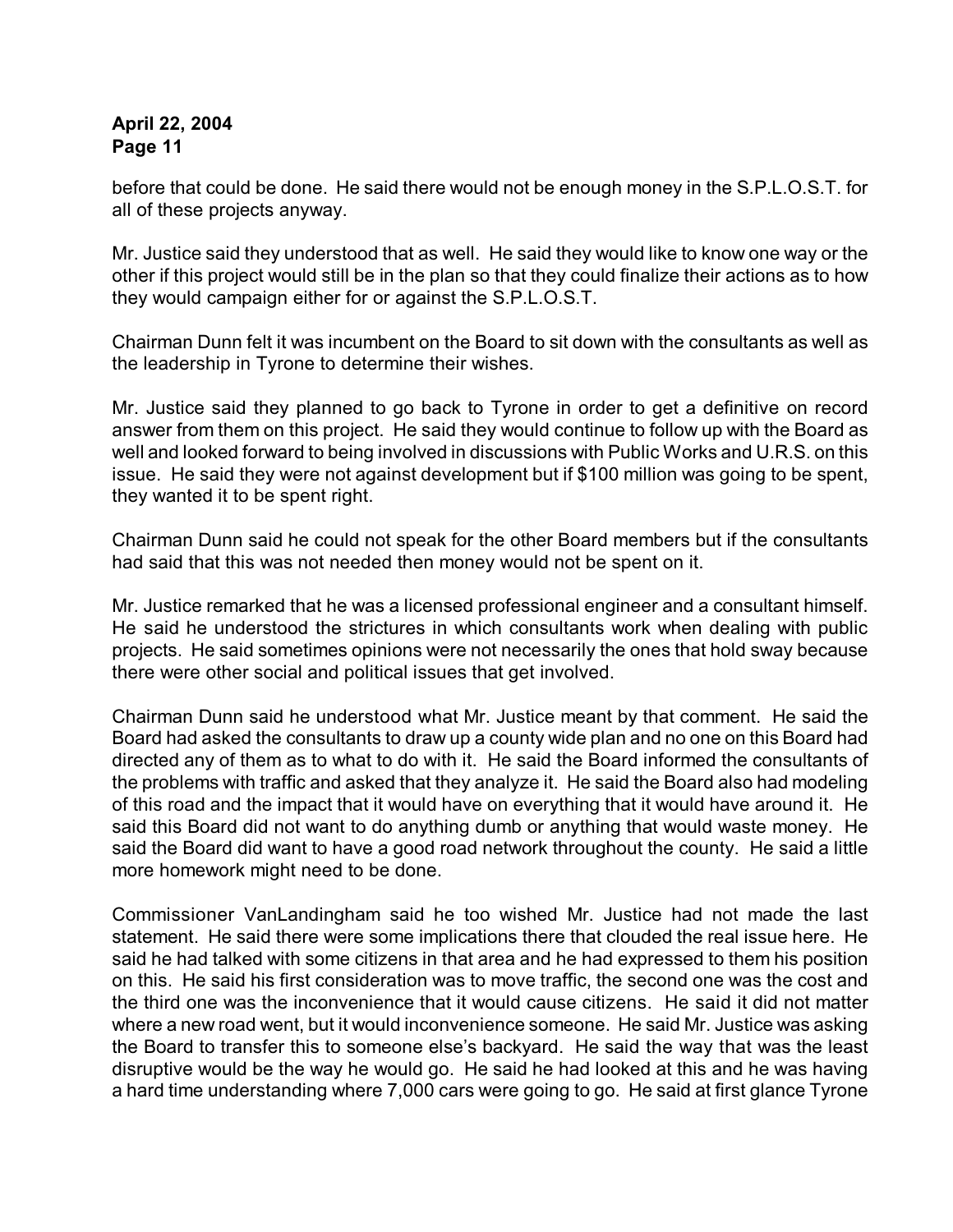Road looked like the best way to do it. He said it would cost a lot less money because the roads were already there. He said he too would look at it a lot closer than it had been looked at. He said Mr. Justice was asking the Board to remove this from the transportation plan so that they could form their vote. He said this might not be done by the time of the vote. He said Mr. Justice and this group might have to form their opinions without that. He said he hoped that Mr. Justice had enough confidence in the government because the Board had proven in other areas that they did what was best for Fayette County and they would be doing that here. He said this would inconvenience someone. He said a new road could not be built without inconvenience. He felt there was no one in this room tonight who did not feel like there needed to be some new roads.

Chairman Dunn said the Board was in a situation now that this entire plan had been approved by all of the governments in Fayette County including Tyrone. He said if the Board determined that this was inappropriate, then it would have to be removed from the plan or change it in some way. He said there would be no vote involved regarding the entire plan. He said the whole plan was already done. He said the Board would have to do some homework and get back to Mr. Justice on its findings.

**CONSENT AGENDA:** Commissioner Pfeifer requested item no. 5 be removed for discussion. On motion made by Commissioner VanLandingham, seconded by Commissioner Frady to approve consent agenda item nos. 1, 2, 3, 4, 6, 7, 8, 9 and 10 as presented. The motion carried 4-0. Commissioner Wells was absent.

**RESOLUTION NO. 2004-08 - ADOPTION OF THE FAYETTE COUNTY COMPREHENSIVE PLAN 2004-2025:** Approval of Resolution No. 2004-08 adopting the Fayette County Comprehensive Plan 2004 to 2025; Approval to sell individual Plans at a cost of \$50 per copy. A copy of Resolution No. 2004-08, identified as "Attachment No. 2", follows these minutes and is made an official part hereof.

**FIRE SERVICES:** Approval of request from Chief Jack Krakeel to transfer insurance funds in the amount of \$10,759.06 from the general fund to Fire Services Operations line item 27030520-522233 vehicle repair. A copy of the request, identified as "Attachment No. 3", follows these minutes and is made an official part hereof.

**SANDY CREEK ROAD (OLD ALIGNMENT) NAME CHANGE:** Approval of request from Director of Zoning Aaron Wheeler to change the name of the old alignment of Sandy Creek Road to Old Sandy Creek Road. A copy of the request, identified as "Attachment No. 4", follows these minutes and is made an official part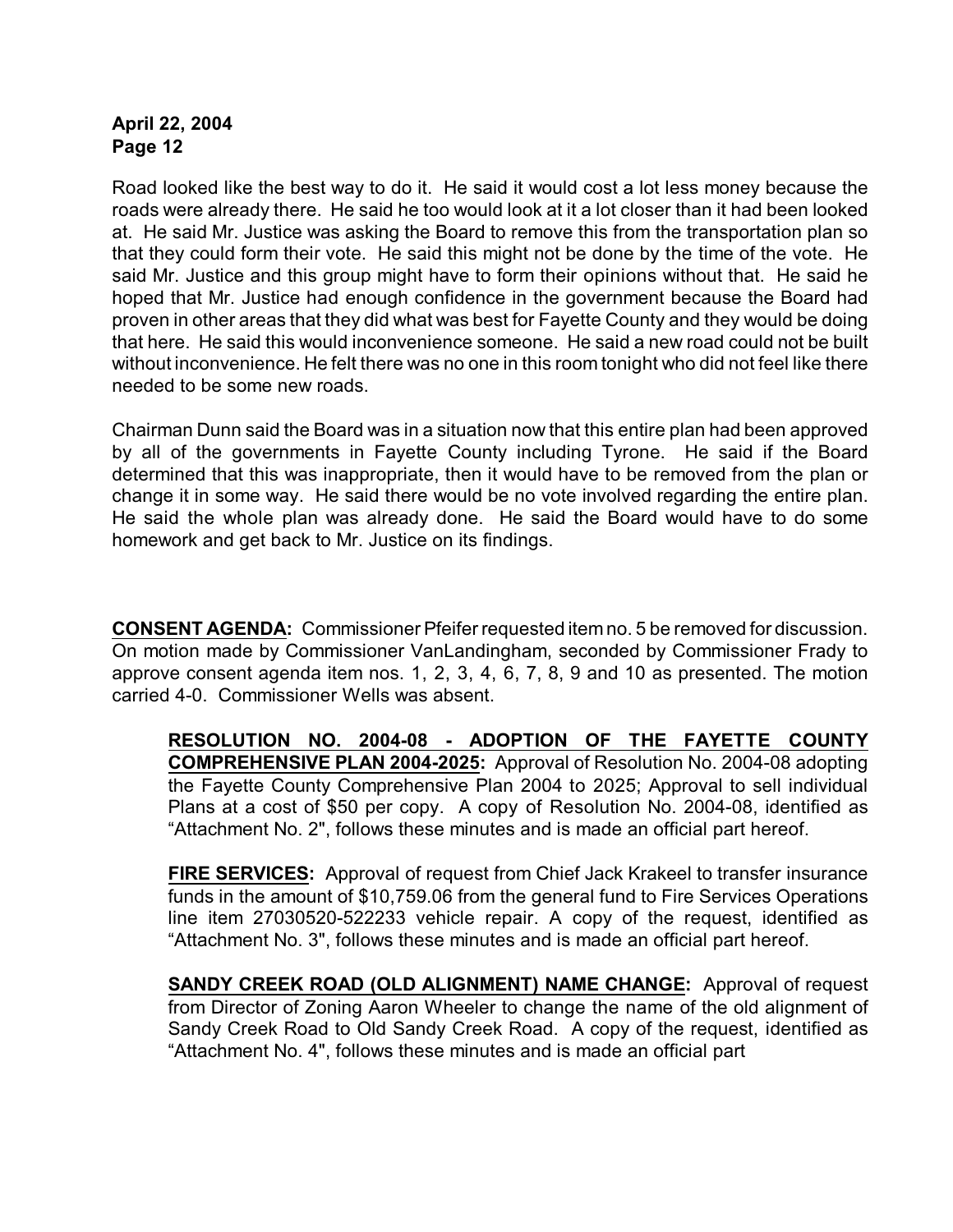> **AMERICAN CANCER SOCIETY - RELAY FOR LIFE:** Approval of request from the American Cancer Society to waive the noise ordinance on May  $7<sup>th</sup>$  and May  $8<sup>th</sup>$ , 2004 for the annual Relay for Life event at the Kiwanis Fair Grounds. A copy of the request, identified as "Attachment No. 5", follows these minutes and is made an official part hereof.

> **ELECTIONS OFFICE - VOTING MACHINES:** Approval of request from the Director of Purchasing Tim Jones to purchase 47 Touchscreen Voting Machines from Diebold Election Systems, Inc. per the Secretary of State for a total price of \$130,885.30. A copy of the memorandum, identified as "Attachment No. 6", follows these minutes and is made an official part hereof.

Commissioner Pfeifer remarked that the reason he had asked this item to be removed was because the vendor of the voting machines was one of his larger customers. He said he did not believe that this violated any of the ethics ordinances in place but he preferred not to work on this issue.

On motion made by Commissioner VanLandingham, seconded by Commissioner Frady to approve the request from the Director of Purchasing Tim Jones to purchase 47 touchscreen voting machines from Diebold Election Systems, Inc. per the Secretary of State for a total price of \$130,885.30. The motion carried 3-0-1 with Commissioner Pfeifer abstaining from the vote. Commissioner Wells was absent.

**TAX REFUND REQUEST:** Approval of recommendation to approve a tax refund to Smith Auto Truck in the amount of \$119.18 for the year 2003.

**TAX REFUND REQUEST:** Approval of recommendation to approve a partial tax refund in the amount of \$85.15 to Robert Fink.

**FIRE SERVICES:** Approval of request from Chief Jack Krakeel to transfer insurance funds in the amount of \$9,013.77 from the general fund to Fire Services Operations line item 27030520-522233 vehicle repair. A copy of the request, identified as "Attachment No. 7", follows these minutes and is made an official part hereof.

**FAYETTEVILLE CELEBRATES AMERICA BANNERS:** Approval to purchase 10 banners at \$75 each for participation in "Fayetteville Celebrates America" event from March 1, 2004 through September 11, 2004. A copy of the request, identified as "Attachment No. 8", follows these minutes and is made an official part hereof.

**TWO RIVERS RESOURCE, CONSERVATION AND DEVELOPMENT COUNCIL, INC.:** Approval of appointment of Commissioner VanLandingham to the Two Rivers Resource, Conservation and Development Council, Inc.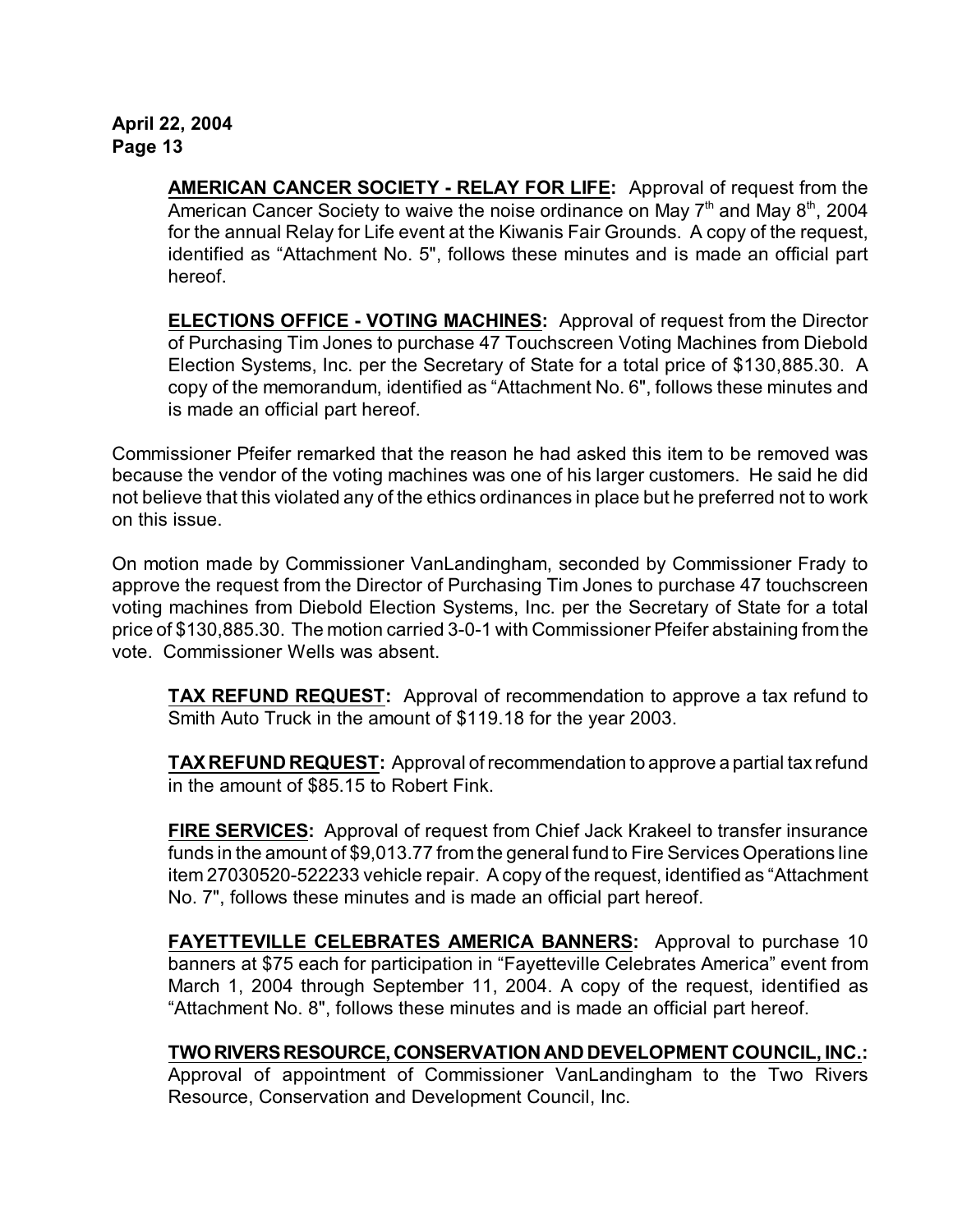#### **PUBLIC COMMENT:**

Members of the public are allowed up to five minutes each to address the Board on issues of concern other than those items which are on this evening's agenda.

There was no public comment.

#### **STAFF REPORTS:**

**EXECUTIVE SESSION:** Attorney McNally requested an executive session to discuss two real estate matters and four legal items.

**EXECUTIVE SESSION:** On motion made by Commissioner VanLandingham, seconded by Commissioner Frady to adjourn to executive session to discuss two real estate matters and four legal items. The motion carried 4-0. Commissioner Wells was absent.

**REAL ESTATE:** Attorney McNally reported to the Board on a real estate matter.

On motion made by Commissioner Frady, seconded by Commissioner VanLandingham to authorize Attorney McNally to proceed in this matter. The motion carried 4-0. Commissioner Wells was absent.

**REAL ESTATE:** Attorney McNally discussed a real estate matter with the Board.

The Board took no action on this matter.

**LEGAL:** Attorney McNally discussed a legal item with the Board.

The Board took no action on this matter.

**LEGAL:** Attorney McNally discussed a legal item with the Board.

The Board took no action on this matter.

**LEGAL:** Attorney McNally discussed a legal item with the Board.

On motion made by Commissioner Frady, seconded by Commissioner Pfeifer to authorize Attorney McNally to proceed in this matter. The motion carried 4-0. Commissioner Wells was absent.

**LEGAL:** Attorney McNally discussed a legal item with the Board.